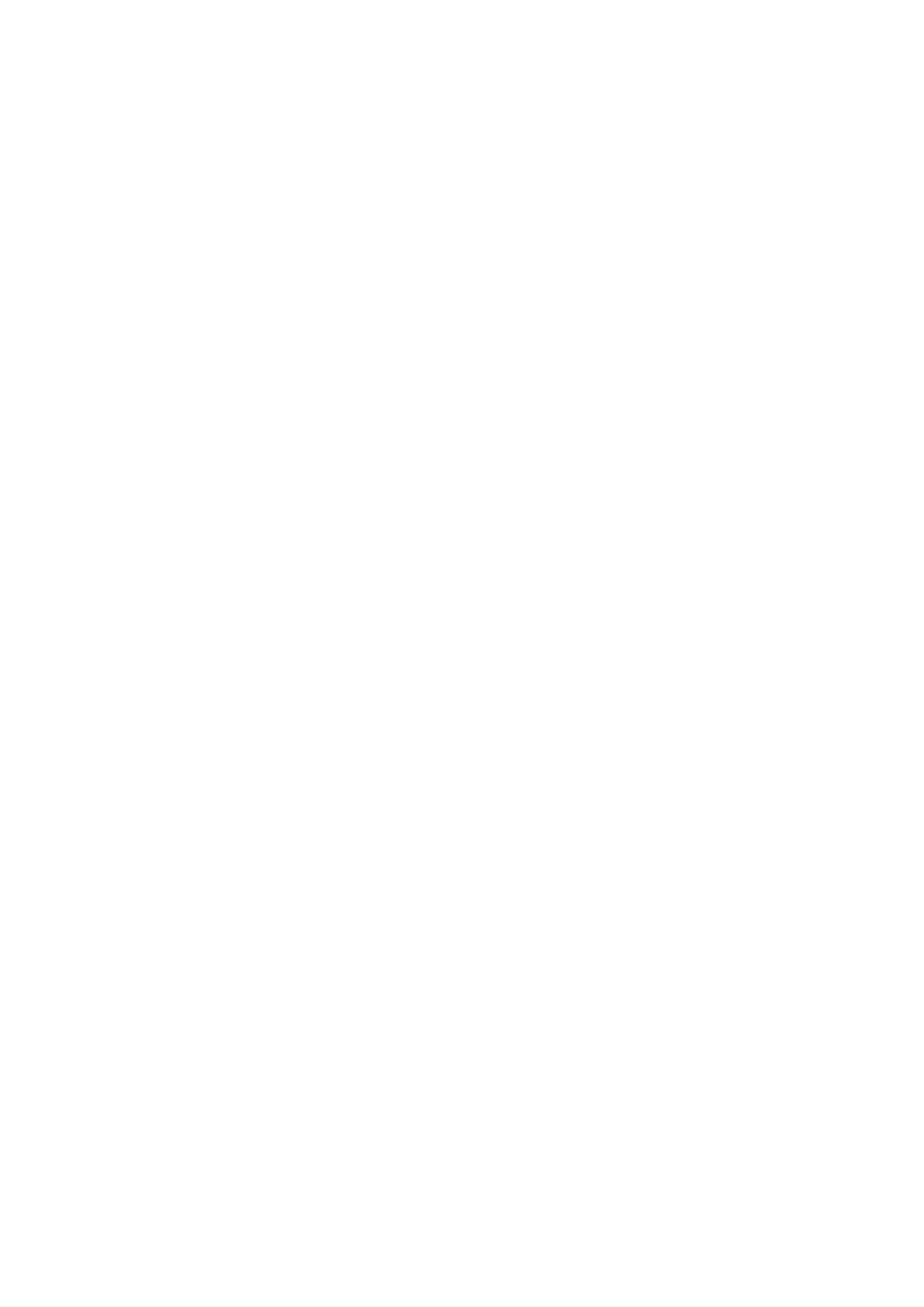SNETTERTON 200 SOLO PRACTICE PRACTICE - 3 LAP TIMES

| Lap                 | Time                        |
|---------------------|-----------------------------|
|                     | <b>Grant Robertson</b>      |
|                     | <b>START</b>                |
| 1                   |                             |
| $\overline{2}$      | 1:24.533                    |
| 3                   | 1:23.953                    |
| 4                   | 1:25.389<br><b>RED FLAG</b> |
| 4                   |                             |
|                     |                             |
|                     |                             |
|                     | <b>Grant Seymour</b>        |
|                     | <b>START</b>                |
| 1                   |                             |
| $\overline{2}$      | 1:36.009                    |
| 3<br>4              | 1:31.162<br>1:29.055        |
| 5                   | 1:28.198                    |
|                     | <b>RED FLAG</b>             |
|                     |                             |
|                     |                             |
|                     | Greg Gibson                 |
|                     | <b>START</b>                |
| 1                   |                             |
| $\overline{2}$<br>3 | 1:42.110<br>1:35.301        |
|                     | <b>RED FLAG</b>             |
|                     |                             |
|                     |                             |
|                     | Jacque Foley                |
|                     | <b>START</b>                |
| 1<br>2              | 1:24.581                    |
| 3                   | 1:25.181                    |
| 4                   | 1:24.440                    |
| 5                   | 1:23.446                    |
|                     | <b>RED FLAG</b>             |
|                     |                             |
|                     |                             |
|                     |                             |
| Jon Wright          |                             |
|                     | <b>START</b>                |
| 1                   |                             |
| $\overline{2}$      | 1:55.998                    |
| 3<br>4              | 1:44.962<br>1:44.817        |
|                     | <b>RED FLAG</b>             |
|                     |                             |
|                     |                             |
|                     | <b>Kier Armstrong</b>       |
|                     | <b>START</b>                |
| 1                   |                             |
| 2<br>3              | 1:36.002<br>1:32.985        |

| Lee Bellotti                                                                                          |
|-------------------------------------------------------------------------------------------------------|
| <b>START</b>                                                                                          |
| 1<br>2<br>1:31.778<br>3<br>1:29.402<br>4<br>1:29.089<br>5<br>1:27.826<br><b>RED FLAG</b>              |
| Liam Turberfield<br><b>START</b>                                                                      |
| 1<br>2<br>1:36.010<br>3<br>1:31.572<br>4<br>1:27.672<br>5<br>1:24.729<br><b>RED FLAG</b>              |
| <b>Luke Welch</b><br><b>START</b>                                                                     |
| 1<br>2<br>1:37.518<br>3<br>1:32.167<br><b>RED FLAG</b>                                                |
| 3                                                                                                     |
| <b>Martin Thrower</b>                                                                                 |
| <b>START</b><br>1<br>2<br>1:40.094<br>3<br>1:37.024<br><b>RED FLAG</b>                                |
| Mick Goodings                                                                                         |
| <b>START</b>                                                                                          |
| 1<br>$\overline{2}$<br>1:31.771<br>3<br>1:26.215<br>4<br>1:25.691<br>5<br>1:23.811<br><b>RED FLAG</b> |
| <b>Neil Appleton</b><br><b>START</b><br>1                                                             |

Lap Time RED FLAG

| Lap | Time            |
|-----|-----------------|
| 2   | 1:36.822        |
|     |                 |
| 3   | 1:33.444        |
| 4   | 1:32.854        |
| 5   | 1:31.105        |
|     | <b>RED FLAG</b> |
|     |                 |
|     |                 |

| Nik Sweet     |          |  |  |  |
|---------------|----------|--|--|--|
| START         |          |  |  |  |
| 1             |          |  |  |  |
| 2<br>1:36.600 |          |  |  |  |
| 3<br>1:33.876 |          |  |  |  |
| 4             | 3:07.327 |  |  |  |
| RFD FI AG     |          |  |  |  |

| Owen Richardson |              |  |
|-----------------|--------------|--|
|                 | <b>START</b> |  |
| 1               |              |  |
| 2               | 1:34.630     |  |
| 3               | 1:27.770     |  |
| 4               | 1:28.212     |  |
| <b>RED FLAG</b> |              |  |

| Paul Battersby |          |  |
|----------------|----------|--|
| <b>START</b>   |          |  |
| 1              |          |  |
| 2              | 1:36.705 |  |
| 3<br>1:29.935  |          |  |
| 1:29.185<br>4  |          |  |
| 5              | 1:25.537 |  |
| RFD FI AG      |          |  |

| Paul Dyer       |              |  |
|-----------------|--------------|--|
|                 | <b>START</b> |  |
| 1               |              |  |
| 2<br>1:36.509   |              |  |
| 3               | 1:35.041     |  |
| <b>RED FLAG</b> |              |  |

| <b>Paul Willis</b> |          |  |  |
|--------------------|----------|--|--|
| START              |          |  |  |
| 1                  |          |  |  |
| 2                  | 1:22.592 |  |  |
| 3<br>1.22997       |          |  |  |
| 1:22.904<br>4      |          |  |  |
| 5                  | 1:21.088 |  |  |
| RFD FI AG          |          |  |  |

13/04/2019 - 10:11 / Page 2/3<br>NG Timing Team  $\sqrt{\frac{1}{2}}$ 

13/04/2019 - 14/04/2018 / SNETTERTON

Vola Timing (www.vola.fr) / Circuit Pro 5.0.27